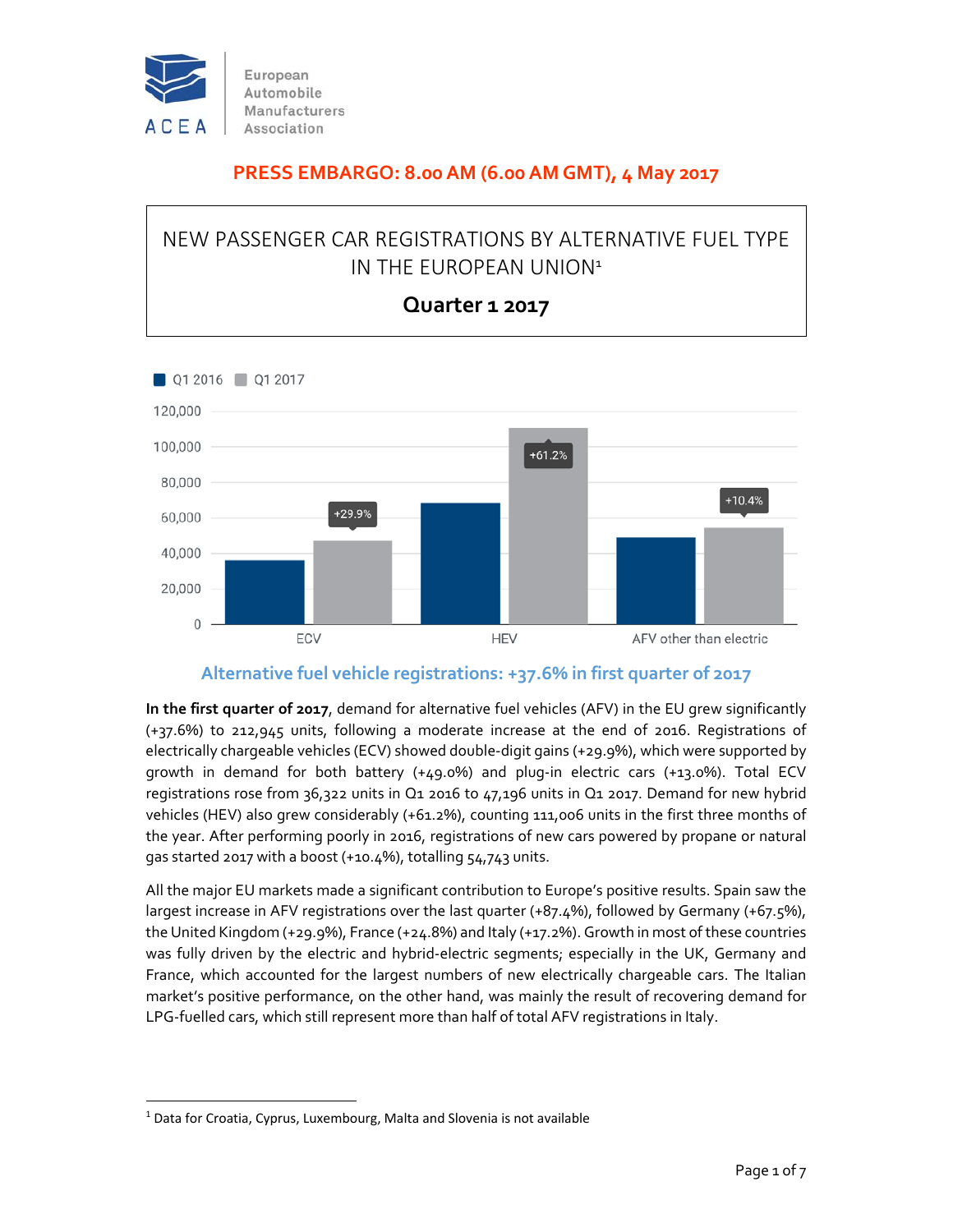

## **P R E S S R E L E A S E**

**PRESS EMBARGO FOR ALL DATA: 8.00 AM (6.00 AM GMT), 4 May 2017**

**NEW PASSENGER CAR REGISTRATIONS BY MARKET IN THE EU+EFTA<sup>1</sup> BATTERY ELECTRIC VEHICLES**

|                                   | Q1     | Q1     | %       | Q1-Q1  | Q1-Q1  | %       |
|-----------------------------------|--------|--------|---------|--------|--------|---------|
|                                   | 2017   | 2016   | Change  | 2017   | 2016   | Change  |
| <b>AUSTRIA</b>                    | 1,226  | 992    | 23.6    | 1,226  | 992    | 23.6    |
| <b>BELGIUM</b>                    | 788    | 584    | 34.9    | 788    | 584    | 34.9    |
| <b>BULGARIA</b>                   | 0      | 0      |         | 0      | 0      |         |
| <b>CZECH REPUBLIC<sup>2</sup></b> | 88     | 44     | 100.0   | 88     | 44     | 100.0   |
| <b>DENMARK</b>                    | 48     | 111    | $-56.8$ | 48     | 111    | $-56.8$ |
| <b>ESTONIA</b>                    | 13     | 18     | $-27.8$ | 13     | 18     | $-27.8$ |
| <b>FINLAND</b>                    | 125    | 77     | 62.3    | 125    | 77     | 62.3    |
| <b>FRANCE</b>                     | 7,402  | 6,022  | 22.9    | 7,402  | 6,022  | 22.9    |
| <b>GERMANY</b>                    | 5,060  | 2,332  | 117.0   | 5,060  | 2,332  | 117.0   |
| <b>GREECE</b>                     | 4      | 7      | $-42.9$ | 4      | 7      | $-42.9$ |
| <b>HUNGARY</b>                    | 119    | 51     | 133.3   | 119    | 51     | 133.3   |
| <b>IRELAND</b>                    | 298    | 259    | 15.1    | 298    | 259    | 15.1    |
| <b>ITALY</b>                      | 517    | 404    | 28.0    | 517    | 404    | 28.0    |
| <b>LATVIA</b>                     | 9      | 5      | 80.0    | 9      | 5      | 80.0    |
| LITHUANIA <sup>2</sup>            | 11     | 14     | $-21.4$ | 11     | 14     | $-21.4$ |
| <b>NETHERLANDS</b>                | 2,146  | 1,161  | 84.8    | 2,146  | 1,161  | 84.8    |
| <b>POLAND</b>                     | 66     | 22     | 200.0   | 66     | 22     | 200.0   |
| <b>PORTUGAL</b>                   | 369    | 157    | 135.0   | 369    | 157    | 135.0   |
| ROMANIA <sup>2</sup>              | 11     | 5      | 120.0   | 11     | 5      | 120.0   |
| <b>SLOVAKIA</b>                   | 27     | 8      | 237.5   | 27     | 8      | 237.5   |
| <b>SPAIN</b>                      | 588    | 405    | 45.2    | 588    | 405    | 45.2    |
| <b>SWEDEN</b>                     | 1,043  | 663    | 57.3    | 1,043  | 663    | 57.3    |
| <b>UNITED KINGDOM</b>             | 4,634  | 3,164  | 46.5    | 4,634  | 3,164  | 46.5    |
| <b>EUROPEAN UNION</b>             | 24,592 | 16,505 | 49.0    | 24,592 | 16,505 | 49.0    |
| <b>EU15</b>                       | 24,248 | 16,338 | 48.4    | 24,248 | 16,338 | 48.4    |
| <b>EU (New Members)</b>           | 344    | 167    | 106.0   | 344    | 167    | 106.0   |
| <b>NORWAY</b>                     | 6,982  | 6,425  | 8.7     | 6,982  | 6,425  | 8.7     |
| <b>SWITZERLAND</b>                | 1,053  | 773    | 36.2    | 1,053  | 773    | 36.2    |
| <b>EFTA</b>                       | 8,035  | 7,198  | 11.6    | 8,035  | 7,198  | 11.6    |
| <b>EU + EFTA</b>                  | 32,627 | 23,703 | 37.6    | 32,627 | 23,703 | 37.6    |
| EU15 + EFTA                       | 32,283 | 23,536 | 37.2    | 32,283 | 23,536 | 37.2    |

**SOURCE:** NATIONAL AUTOMOBILE MANUFACTURERS' ASSOCIATIONS

*1 Only countries for which sourced data is available are listed*

*<sup>2</sup> Can't distinguish between BEV and PHEV*

For further information, please contact: Ms Francesca Piazza ‐ Statistics Manager ‐ E‐mail: fp@acea.be

**Next press release: Thursday 7 September 2017 This information is available on the ACEA website: http://www.acea.be**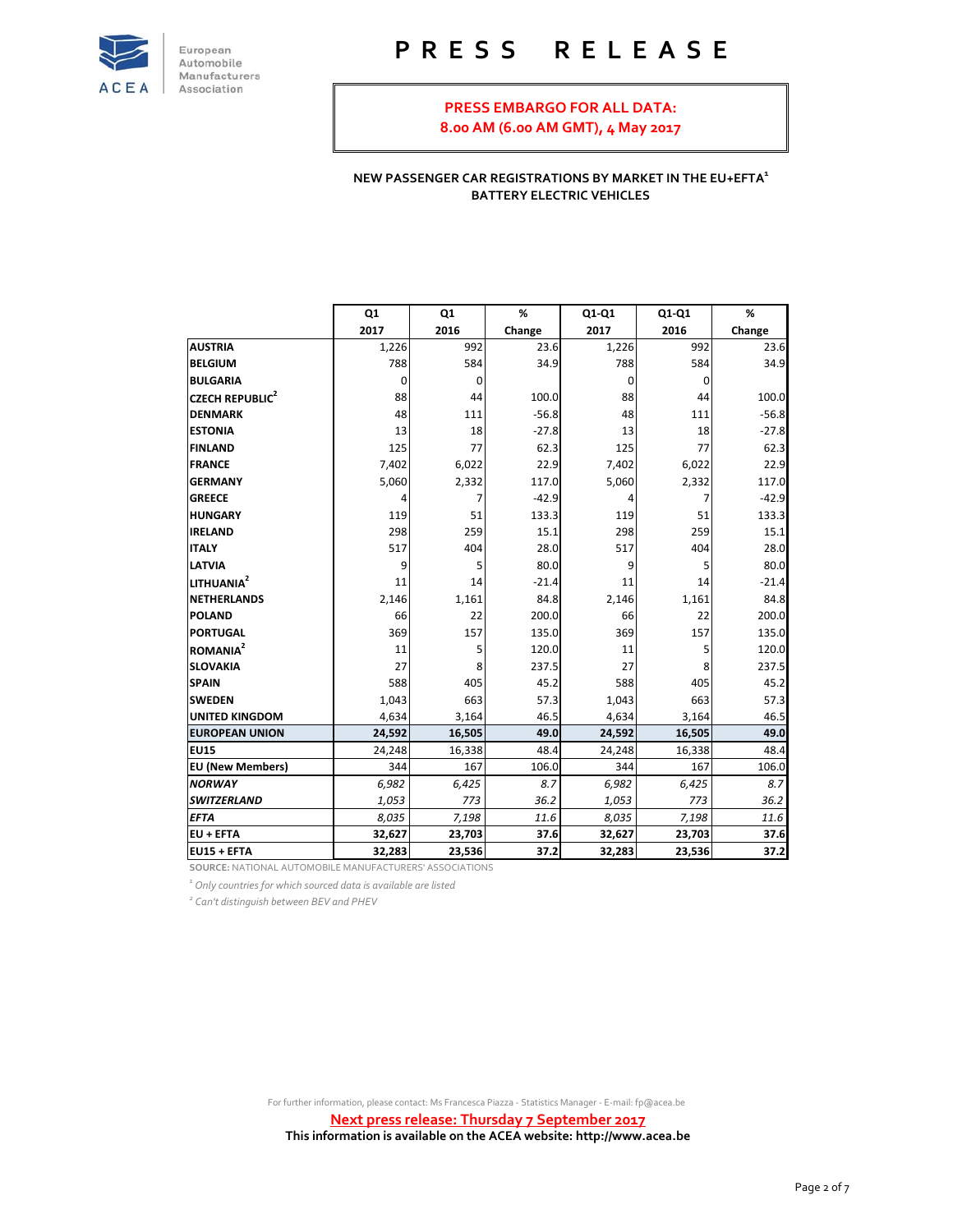

## **P R E S S R E L E A S E**

#### **PRESS EMBARGO FOR ALL DATA: 8.00 AM (6.00 AM GMT), 4 May 2017**

#### **NEW PASSENGER CAR REGISTRATIONS BY MARKET IN THE EU+EFTA<sup>1</sup> PLUG‐IN HYBRID ELECTRIC VEHICLES**

|                                                         | Q <sub>1</sub> | Q1     | %       | Q1-Q1  | Q1-Q1  | %       |
|---------------------------------------------------------|----------------|--------|---------|--------|--------|---------|
|                                                         | 2017           | 2016   | Change  | 2017   | 2016   | Change  |
| <b>AUSTRIA</b>                                          | 280            | 272    | 2.9     | 280    | 272    | 2.9     |
| <b>BELGIUM</b>                                          | 2,275          | 1,525  | 49.2    | 2,275  | 1,525  | 49.2    |
| <b>BULGARIA</b>                                         | 2              | 1      | 100.0   | 2      | 1      | 100.0   |
| <b>CZECH REPUBLIC</b>                                   | N/A            | N/A    |         | N/A    | N/A    |         |
| <b>DENMARK</b>                                          | 30             | 101    | $-70.3$ | 30     | 101    | $-70.3$ |
| <b>ESTONIA</b>                                          | 0              | 0      |         | 0      | 0      |         |
| <b>FINLAND</b>                                          | 475            | 313    | 51.8    | 475    | 313    | 51.8    |
| <b>FRANCE</b>                                           | 1,943          | 2,095  | $-7.3$  | 1,943  | 2,095  | $-7.3$  |
| <b>GERMANY</b>                                          | 5,264          | 3,506  | 50.1    | 5,264  | 3,506  | 50.1    |
| <b>GREECE</b>                                           | 33             | 11     | 200.0   | 33     | 11     | 200.0   |
| <b>HUNGARY</b>                                          | 65             | 20     | 225.0   | 65     | 20     | 225.0   |
| <b>IRELAND</b>                                          | 137            | 101    | 35.6    | 137    | 101    | 35.6    |
| <b>ITALY</b>                                            | 467            | 414    | 12.8    | 467    | 414    | 12.8    |
| <b>LATVIA</b>                                           | 5              | 8      | $-37.5$ | 5      | 8      | $-37.5$ |
| <b>LITHUANIA</b>                                        | N/A            | N/A    |         | N/A    | N/A    |         |
| <b>NETHERLANDS</b>                                      | 351            | 1,157  | $-69.7$ | 351    | 1,157  | $-69.7$ |
| <b>POLAND</b>                                           | 77             | 121    | $-36.4$ | 77     | 121    | $-36.4$ |
| <b>PORTUGAL</b>                                         | 374            | 249    | 50.2    | 374    | 249    | 50.2    |
| <b>ROMANIA</b>                                          | N/A            | N/A    |         | N/A    | N/A    |         |
| <b>SLOVAKIA</b>                                         | 0              | 0      |         | 0      | 0      |         |
| <b>SPAIN</b>                                            | 374            | 368    | 1.6     | 374    | 368    | 1.6     |
| <b>SWEDEN</b>                                           | 2,762          | 1,459  | 89.3    | 2,762  | 1,459  | 89.3    |
| <b>UNITED KINGDOM</b>                                   | 6,730          | 7,440  | $-9.5$  | 6,730  | 7,440  | $-9.5$  |
| <b>EUROPEAN UNION</b>                                   | 21,644         | 19,161 | 13.0    | 21,644 | 19,161 | 13.0    |
| EU15                                                    | 21,495         | 19,011 | 13.1    | 21,495 | 19,011 | 13.1    |
| <b>EU (New Members)</b>                                 | 149            | 150    | $-0.7$  | 149    | 150    | $-0.7$  |
| <b>NORWAY</b>                                           | 5,607          | 3,170  | 76.9    | 5,607  | 3,170  | 76.9    |
| <b>SWITZERLAND</b>                                      | 546            | 706    | $-22.7$ | 546    | 706    | $-22.7$ |
| <b>EFTA</b>                                             | 6,153          | 3,876  | 58.7    | 6,153  | 3,876  | 58.7    |
| <b>EU + EFTA</b>                                        | 27,797         | 23,037 | 20.7    | 27,797 | 23,037 | 20.7    |
| EU15 + EFTA                                             | 27,648         | 22,887 | 20.8    | 27,648 | 22,887 | 20.8    |
| SOURCE: NATIONAL AUTOMOBILE MANUFACTURERS' ASSOCIATIONS |                |        |         |        |        |         |

*1 Only countries for which sourced data is available are listed*

For further information, please contact: Ms Francesca Piazza ‐ Statistics Manager ‐ E‐mail: fp@acea.be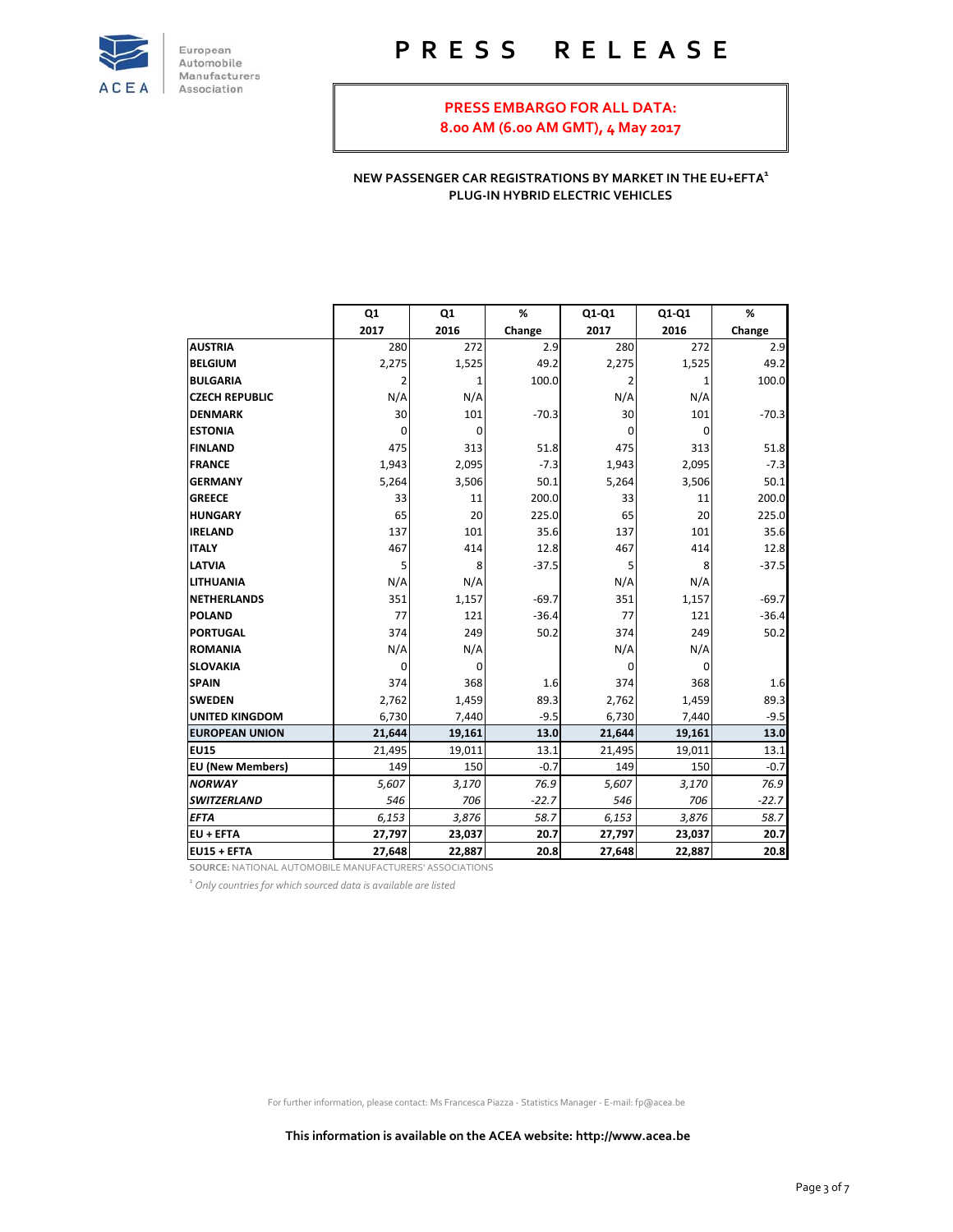

# **P R E S S R E L E A S E**

### **PRESS EMBARGO FOR ALL DATA:**

**8.00 AM (6.00 AM GMT), 4 May 2017**

#### **NEW PASSENGER CAR REGISTRATIONS BY MARKET IN THE EU+EFTA<sup>1</sup> TOTAL ELECTRIC CHARGEABLE VEHICLES**

**Electrically chargeable vehicle (ECV)** = battery electric vehicles (BEV) + extended‐range electric vehicles (EREV) + fuel cell electric vehicles (FCEV) + plug-in hybrid electric vehicles (PHEV)

|                         | Q <sub>1</sub> | Q1     | %       | Q1-Q1  | Q1-Q1  | %       |
|-------------------------|----------------|--------|---------|--------|--------|---------|
|                         | 2017           | 2016   | Change  | 2017   | 2016   | Change  |
| <b>AUSTRIA</b>          | 1,506          | 1,264  | 19.1    | 1,506  | 1,264  | 19.1    |
| <b>BELGIUM</b>          | 3,141          | 2,217  | 41.7    | 3,141  | 2,217  | 41.7    |
| <b>BULGARIA</b>         | 2              | 1      | 100.0   | 2      | 1      | 100.0   |
| <b>CZECH REPUBLIC</b>   | 88             | 44     | 100.0   | 88     | 44     | 100.0   |
| <b>DENMARK</b>          | 85             | 215    | $-60.5$ | 85     | 215    | $-60.5$ |
| <b>ESTONIA</b>          | 13             | 18     | $-27.8$ | 13     | 18     | $-27.8$ |
| <b>FINLAND</b>          | 604            | 390    | 54.9    | 604    | 390    | 54.9    |
| <b>FRANCE</b>           | 9,347          | 8,117  | 15.2    | 9,347  | 8,117  | 15.2    |
| <b>GERMANY</b>          | 10,328         | 5,849  | 76.6    | 10,328 | 5,849  | 76.6    |
| <b>GREECE</b>           | 37             | 18     | 105.6   | 37     | 18     | 105.6   |
| <b>HUNGARY</b>          | 184            | 71     | 159.2   | 184    | 71     | 159.2   |
| <b>IRELAND</b>          | 435            | 360    | 20.8    | 435    | 360    | 20.8    |
| <b>ITALY</b>            | 1,048          | 839    | 24.9    | 1,048  | 839    | 24.9    |
| <b>LATVIA</b>           | 14             | 13     | 7.7     | 14     | 13     | 7.7     |
| <b>LITHUANIA</b>        | 11             | 14     | $-21.4$ | 11     | 14     | $-21.4$ |
| <b>NETHERLANDS</b>      | 2,502          | 2,327  | 7.5     | 2,502  | 2,327  | 7.5     |
| <b>POLAND</b>           | 160            | 152    | 5.3     | 160    | 152    | 5.3     |
| <b>PORTUGAL</b>         | 744            | 419    | 77.6    | 744    | 419    | 77.6    |
| <b>ROMANIA</b>          | 11             | 5      | 120.0   | 11     | 5      | 120.0   |
| <b>SLOVAKIA</b>         | 27             | 8      | 237.5   | 27     | 8      | 237.5   |
| <b>SPAIN</b>            | 1,008          | 811    | 24.3    | 1,008  | 811    | 24.3    |
| <b>SWEDEN</b>           | 3,810          | 2,122  | 79.5    | 3,810  | 2,122  | 79.5    |
| <b>UNITED KINGDOM</b>   | 12,091         | 11,048 | 9.4     | 12,091 | 11,048 | 9.4     |
| <b>EUROPEAN UNION</b>   | 47,196         | 36,322 | 29.9    | 47,196 | 36,322 | 29.9    |
| <b>EU15</b>             | 46,686         | 35,996 | 29.7    | 46,686 | 35,996 | 29.7    |
| <b>EU (New Members)</b> | 510            | 326    | 56.4    | 510    | 326    | 56.4    |
| <b>NORWAY</b>           | 13,489         | 10,932 | 23.4    | 13,489 | 10,932 | 23.4    |
| <b>SWITZERLAND</b>      | 1,655          | 1,528  | 8.3     | 1,655  | 1,528  | 8.3     |
| <b>EFTA</b>             | 15,144         | 12,460 | 21.5    | 15,144 | 12,460 | 21.5    |
| EU + EFTA               | 62,340         | 48,782 | 27.8    | 62,340 | 48,782 | 27.8    |
| EU15 + EFTA             | 61,830         | 48,456 | 27.6    | 61,830 | 48,456 | 27.6    |

**SOURCE:** NATIONAL AUTOMOBILE MANUFACTURERS' ASSOCIATIONS

*1 Only countries for which sourced data is available are listed*

For further information, please contact: Ms Francesca Piazza ‐ Statistics Manager ‐ E‐mail: fp@acea.be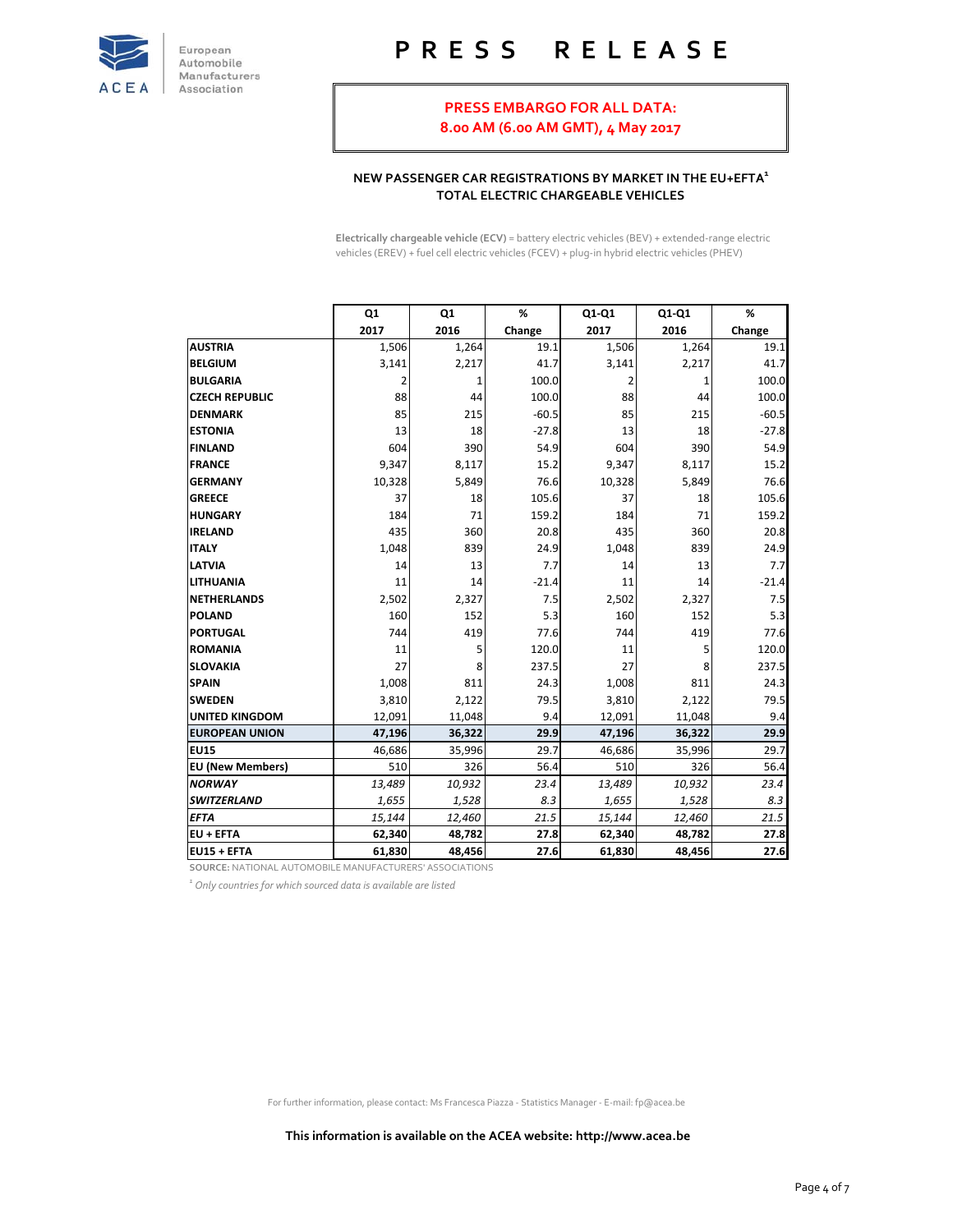

# **P R E S S R E L E A S E**

#### **PRESS EMBARGO FOR ALL DATA: 8.00 AM (6.00 AM GMT), 4 May 2017**

#### **NEW PASSENGER CAR REGISTRATIONS BY MARKET IN THE EU+EFTA<sup>1</sup> HYBRID ELECTRIC VEHICLES**

**Hybrid electric vehicles (HEV)** = full hybrids + mild hybrids

|                                                         | Q <sub>1</sub> | Q1     | %      | Q1-Q1   | Q1-Q1  | %      |
|---------------------------------------------------------|----------------|--------|--------|---------|--------|--------|
|                                                         | 2017           | 2016   | Change | 2017    | 2016   | Change |
| <b>AUSTRIA</b>                                          | 1,674          | 576    | 190.6  | 1,674   | 576    | 190.6  |
| <b>BELGIUM</b>                                          | 4,246          | 2,567  | 65.4   | 4,246   | 2,567  | 65.4   |
| <b>BULGARIA</b>                                         | 239            | 61     | 291.8  | 239     | 61     | 291.8  |
| <b>CZECH REPUBLIC</b>                                   | 620            | 319    | 94.4   | 620     | 319    | 94.4   |
| <b>DENMARK</b>                                          | 1,597          | 1,363  | 17.2   | 1,597   | 1,363  | 17.2   |
| <b>ESTONIA</b>                                          | 294            | 114    | 157.9  | 294     | 114    | 157.9  |
| <b>FINLAND</b>                                          | 2,198          | 1,107  | 98.6   | 2,198   | 1,107  | 98.6   |
| <b>FRANCE</b>                                           | 19,349         | 14,827 | 30.5   | 19,349  | 14,827 | 30.5   |
| <b>GERMANY</b>                                          | 11,972         | 6,883  | 73.9   | 11,972  | 6,883  | 73.9   |
| <b>GREECE</b>                                           | 498            | 242    | 105.8  | 498     | 242    | 105.8  |
| <b>HUNGARY</b>                                          | 711            | 279    | 154.8  | 711     | 279    | 154.8  |
| <b>IRELAND</b>                                          | 2,363          | 1,287  | 83.6   | 2,363   | 1,287  | 83.6   |
| <b>ITALY</b>                                            | 15,304         | 9,772  | 56.6   | 15,304  | 9,772  | 56.6   |
| <b>LATVIA</b>                                           | 69             | 45     | 53.3   | 69      | 45     | 53.3   |
| <b>LITHUANIA</b>                                        | 135            | 71     | 90.1   | 135     | 71     | 90.1   |
| <b>NETHERLANDS</b>                                      | 4,633          | 1,736  | 166.9  | 4,633   | 1,736  | 166.9  |
| <b>POLAND</b>                                           | 4,733          | 2,266  | 108.9  | 4,733   | 2,266  | 108.9  |
| <b>PORTUGAL</b>                                         | 1,028          | 839    | 22.5   | 1,028   | 839    | 22.5   |
| <b>ROMANIA</b>                                          | 392            | 126    | 211.1  | 392     | 126    | 211.1  |
| <b>SLOVAKIA</b>                                         | 327            | 49     | 567.3  | 327     | 49     | 567.3  |
| <b>SPAIN</b>                                            | 12,689         | 6,383  | 98.8   | 12,689  | 6,383  | 98.8   |
| <b>SWEDEN</b>                                           | 4,621          | 3,285  | 40.7   | 4,621   | 3,285  | 40.7   |
| <b>UNITED KINGDOM</b>                                   | 21,314         | 14,659 | 45.4   | 21,314  | 14,659 | 45.4   |
| <b>EUROPEAN UNION</b>                                   | 111,006        | 68,856 | 61.2   | 111,006 | 68,856 | 61.2   |
| <b>EU15</b>                                             | 103,486        | 65,526 | 57.9   | 103,486 | 65,526 | 57.9   |
| <b>EU (New Members)</b>                                 | 7,520          | 3,330  | 125.8  | 7,520   | 3,330  | 125.8  |
| <b>NORWAY</b>                                           | 5,424          | 3,672  | 47.7   | 5,424   | 3,672  | 47.7   |
| <b>SWITZERLAND</b>                                      | 1,764          | 1,607  | 9.8    | 1,764   | 1,607  | 9.8    |
| <b>EFTA</b>                                             | 7,188          | 5,279  | 36.2   | 7,188   | 5,279  | 36.2   |
| <b>EU + EFTA</b>                                        | 118,194        | 74,135 | 59.4   | 118,194 | 74,135 | 59.4   |
| EU15 + EFTA                                             | 110,674        | 70,805 | 56.3   | 110,674 | 70,805 | 56.3   |
| SOURCE: NATIONAL AUTOMOBILE MANUFACTURERS' ASSOCIATIONS |                |        |        |         |        |        |

*1 Only countries for which sourced data is available are listed*

For further information, please contact: Ms Francesca Piazza ‐ Statistics Manager ‐ E‐mail: fp@acea.be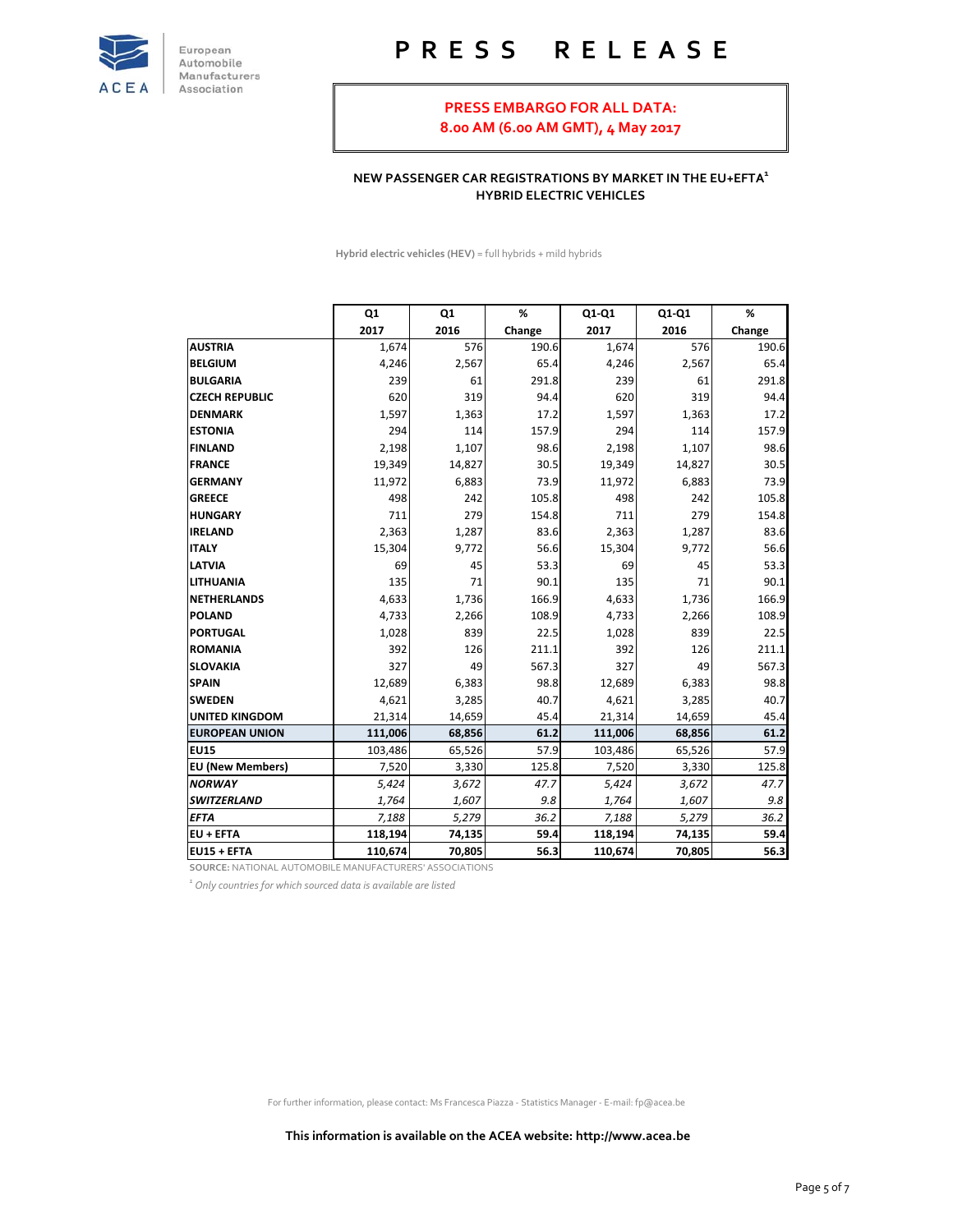

# **P R E S S R E L E A S E**

# **PRESS EMBARGO FOR ALL DATA:**

**8.00 AM (6.00 AM GMT), 4 May 2017**

#### **NEW PASSENGER CAR REGISTRATIONS BY MARKET IN THE EU+EFTA<sup>1</sup> OTHER ALTERNATIVE FUEL VEHICLES**

**Alternative fuel vehicles other than electric** = natural gas vehicles (NGV) + LPG‐fueled vehicles + ethanol (E85) vehicles

|                                                         | Q1     | Q1          | %       | Q1-Q1  | Q1-Q1       | %       |
|---------------------------------------------------------|--------|-------------|---------|--------|-------------|---------|
|                                                         | 2017   | 2016        | Change  | 2017   | 2016        | Change  |
| <b>AUSTRIA</b>                                          | 76     | 129         | $-41.1$ | 76     | 129         | $-41.1$ |
| <b>BELGIUM</b>                                          | 526    | 596         | $-11.7$ | 526    | 596         | $-11.7$ |
| <b>BULGARIA</b>                                         | N/A    | N/A         |         | N/A    | N/A         |         |
| <b>CZECH REPUBLIC</b>                                   | 1,044  | 831         | 25.6    | 1,044  | 831         | 25.6    |
| <b>DENMARK</b>                                          | 15     | 27          | $-44.4$ | 15     | 27          | $-44.4$ |
| <b>ESTONIA</b>                                          | 19     | 7           | 171.4   | 19     | 7           | 171.4   |
| <b>FINLAND</b>                                          | 44     | 46          | $-4.3$  | 44     | 46          | $-4.3$  |
| <b>FRANCE</b>                                           | 275    | 266         | 3.4     | 275    | 266         | 3.4     |
| <b>GERMANY</b>                                          | 1,557  | 1,507       | 3.3     | 1,557  | 1,507       | 3.3     |
| <b>GREECE</b>                                           | 83     | 72          | 15.3    | 83     | 72          | 15.3    |
| <b>HUNGARY</b>                                          | 5      | 9           | $-44.4$ | 5      | 9           | $-44.4$ |
| <b>IRELAND</b>                                          | N/A    | N/A         |         | N/A    | N/A         |         |
| <b>ITALY</b>                                            | 46,020 | 42,627      | 8.0     | 46,020 | 42,627      | 8.0     |
| <b>LATVIA</b>                                           | 35     | 20          | 75.0    | 35     | 20          | 75.0    |
| <b>LITHUANIA</b>                                        | N/A    | N/A         |         | N/A    | N/A         |         |
| NETHERLANDS <sup>2</sup>                                | 372    | 169         | 120.1   | 372    | 169         | 120.1   |
| <b>POLAND</b>                                           | 2,510  | 1,452       | 72.9    | 2,510  | 1,452       | 72.9    |
| <b>PORTUGAL</b>                                         | 385    | 189         | 103.7   | 385    | 189         | 103.7   |
| <b>ROMANIA</b>                                          | 0      | $\mathbf 0$ |         | 0      | $\mathbf 0$ |         |
| <b>SLOVAKIA</b>                                         | 189    | 129         | 46.5    | 189    | 129         | 46.5    |
| <b>SPAIN</b>                                            | 547    | 405         | 35.1    | 547    | 405         | 35.1    |
| <b>SWEDEN</b>                                           | 1,041  | 1,095       | $-4.9$  | 1,041  | 1,095       | $-4.9$  |
| <b>UNITED KINGDOM</b>                                   | 0      | 0           |         | 0      | 0           |         |
| <b>EUROPEAN UNION</b>                                   | 54,743 | 49,576      | 10.4    | 54,743 | 49,576      | 10.4    |
| <b>EU15</b>                                             | 50,941 | 47,128      | 8.1     | 50,941 | 47,128      | 8.1     |
| <b>EU (New Members)</b>                                 | 3,802  | 2,448       | 55.3    | 3,802  | 2,448       | 55.3    |
| <b>NORWAY</b>                                           | 1      | 3           | $-66.7$ | 1      | 3           | $-66.7$ |
| SWITZERLAND <sup>2</sup>                                | 160    | 158         | 1.3     | 160    | 158         | 1.3     |
| <b>EFTA</b>                                             | 161    | 161         | 0.0     | 161    | 161         | 0.0     |
| <b>EU + EFTA</b>                                        | 54,904 | 49,737      | 10.4    | 54,904 | 49,737      | 10.4    |
| EU15 + EFTA                                             | 51,102 | 47,289      | 8.1     | 51,102 | 47,289      | 8.1     |
| SOURCE: NATIONAL AUTOMOBILE MANUFACTURERS' ASSOCIATIONS |        |             |         |        |             |         |

*1 Only countries for which sourced data is available are listed*

*<sup>2</sup> Includes biofuels*

For further information, please contact: Ms Francesca Piazza ‐ Statistics Manager ‐ E‐mail: fp@acea.be